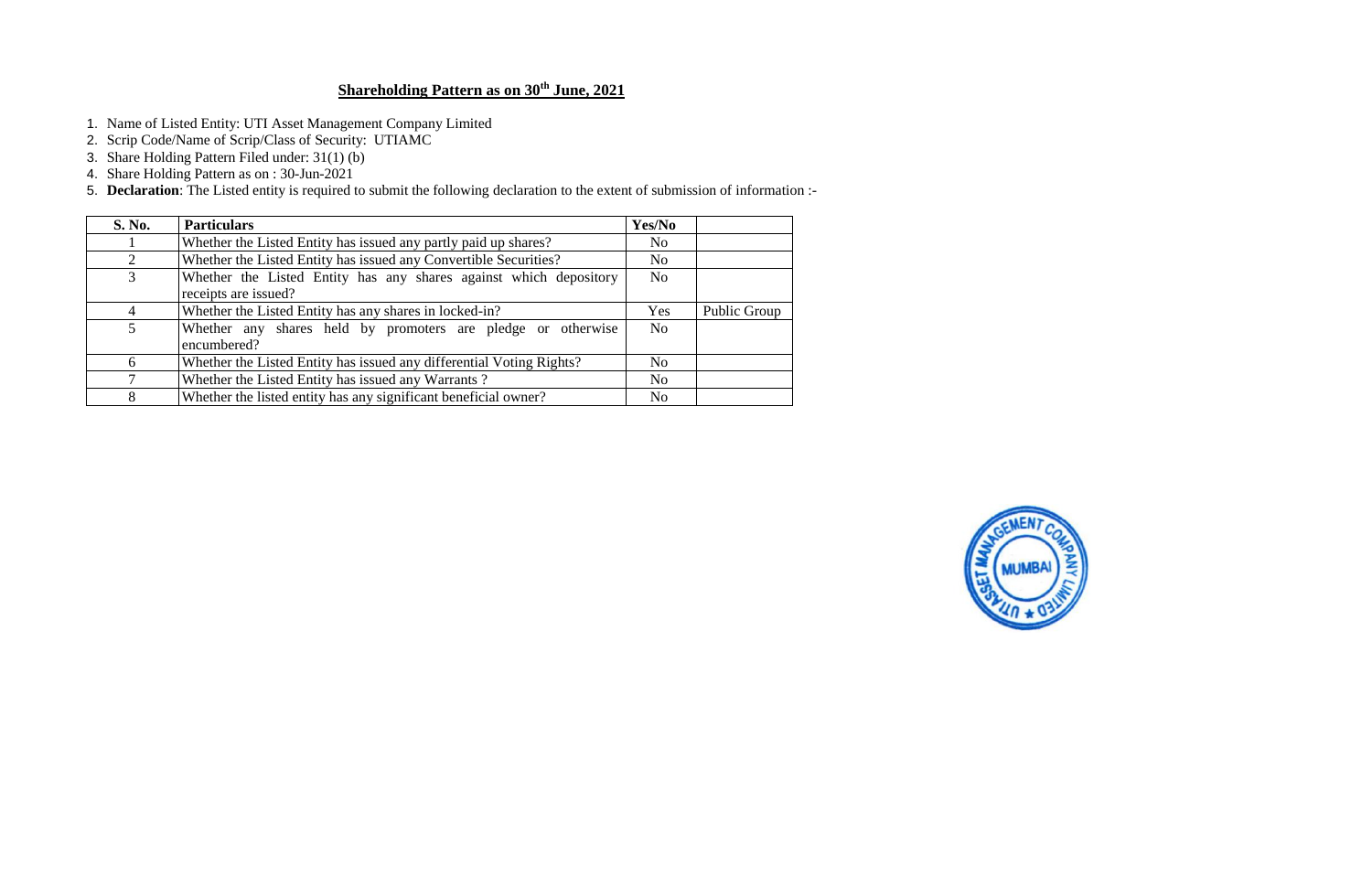# **Table I - Summary Statement holding of specified securities**



|                 |                                                       | Table I - Summary Statement holding of specified securities |                                          |                                       |                                              |                                          |                                                                           |                              |                    |                                                  |                                 |                                                               |                                               |                                                                                |                                                                                                                           |                               |                                                 |                                                                  |                                                       |
|-----------------|-------------------------------------------------------|-------------------------------------------------------------|------------------------------------------|---------------------------------------|----------------------------------------------|------------------------------------------|---------------------------------------------------------------------------|------------------------------|--------------------|--------------------------------------------------|---------------------------------|---------------------------------------------------------------|-----------------------------------------------|--------------------------------------------------------------------------------|---------------------------------------------------------------------------------------------------------------------------|-------------------------------|-------------------------------------------------|------------------------------------------------------------------|-------------------------------------------------------|
|                 |                                                       |                                                             |                                          | $\blacksquare$                        |                                              |                                          | Shareholding                                                              |                              | securities<br>(IX) | Number of Voting Rights<br>held in each class of |                                 |                                                               |                                               |                                                                                | Shareholdi<br>ng, as a %<br>assuming<br>full                                                                              | Number of Locked<br>in shares |                                                 | Number of<br>Shares<br>pledged or<br>otherwise                   |                                                       |
|                 |                                                       |                                                             | No. of fully                             | No. Of<br>Partly<br>paid-             | No. Of<br>shares                             | Total nos.<br>shares                     | as a % of<br>total no. of<br>shares                                       | No of Voting (XIV) Rights    |                    |                                                  |                                 | No. Of<br>Shares                                              | No. of<br>Shares                              | No. Of<br>Shares<br>Underlying                                                 | conversion<br>of<br>convertible                                                                                           | (XII)                         |                                                 | encumbere<br>d<br>(XIII)                                         | Number of<br>equity                                   |
| Category<br>(1) | Category of<br>shareholder<br>(II)                    | Nos. Of<br>shareholders<br>(III)                            | paid up<br>equity<br>shares held<br>(IV) | up<br>equity<br>shares<br>held<br>(V) | underlying<br>Depository<br>Receipts<br>(VI) | held<br>$(VII) =$<br>$(IV)+(V)+$<br>(VI) | (calculated<br>as per SCRR,<br>1957)<br>(VIII)<br>As a % of<br>$(A+B+C2)$ | Class<br>eg:<br>$\mathsf{X}$ | Class<br>eg: y     | Total                                            | Total as<br>a % of<br>$(A+B+C)$ | Underlying<br>Outstanding<br>convertible<br>securities<br>(X) | Underlying<br>Outstanding<br>Warrants<br>(Xi) | Outstanding<br>convertible<br>securities<br>and No. Of<br>Warrants<br>(Xi) (a) | securities<br>as a<br>percentage<br>of diluted<br>share<br>capital)<br>$(XI) =$<br>$(VII)+(X)$<br>As a % of<br>$(A+B+C2)$ | No.<br>(a)                    | As a %<br>0f<br>total<br>Share<br>s held<br>(b) | As a<br>% of<br>total<br>No.<br>Shar<br>(a)<br>es<br>held<br>(b) | shares held<br>in<br>dematerializ<br>ed form<br>(XIV) |
| (A)             | Promoter &<br>Promoter<br>Group                       |                                                             |                                          |                                       |                                              |                                          |                                                                           |                              |                    |                                                  |                                 |                                                               |                                               |                                                                                |                                                                                                                           |                               |                                                 |                                                                  |                                                       |
| (B)             | Public                                                | 176765                                                      | 126787254                                |                                       |                                              | 126787254                                | 100.00                                                                    | 126787254                    |                    | 126787254                                        | 100.00                          |                                                               |                                               |                                                                                | 100.00                                                                                                                    | 86872417                      | 68.52                                           |                                                                  | 126553389                                             |
| (C)             | Non<br>Promoter-<br>Non Public                        |                                                             |                                          |                                       |                                              |                                          |                                                                           |                              |                    |                                                  |                                 |                                                               |                                               |                                                                                |                                                                                                                           |                               |                                                 |                                                                  |                                                       |
| (C1)            | <b>Shares</b><br>underlying<br><b>DRs</b>             |                                                             |                                          |                                       |                                              |                                          |                                                                           |                              |                    |                                                  |                                 |                                                               |                                               |                                                                                |                                                                                                                           |                               |                                                 |                                                                  |                                                       |
| (C2)            | <b>Shares held</b><br>by<br>Employee<br><b>Trusts</b> |                                                             |                                          |                                       |                                              |                                          |                                                                           |                              |                    |                                                  |                                 |                                                               |                                               |                                                                                |                                                                                                                           |                               |                                                 |                                                                  |                                                       |
|                 | <b>Total</b>                                          | 176765                                                      | 126787254                                |                                       |                                              | 126787254                                | 100                                                                       | 126787254                    |                    | 126787254                                        | 100.00                          |                                                               |                                               |                                                                                |                                                                                                                           | 100 86872417                  | 68.52                                           |                                                                  | 126553389                                             |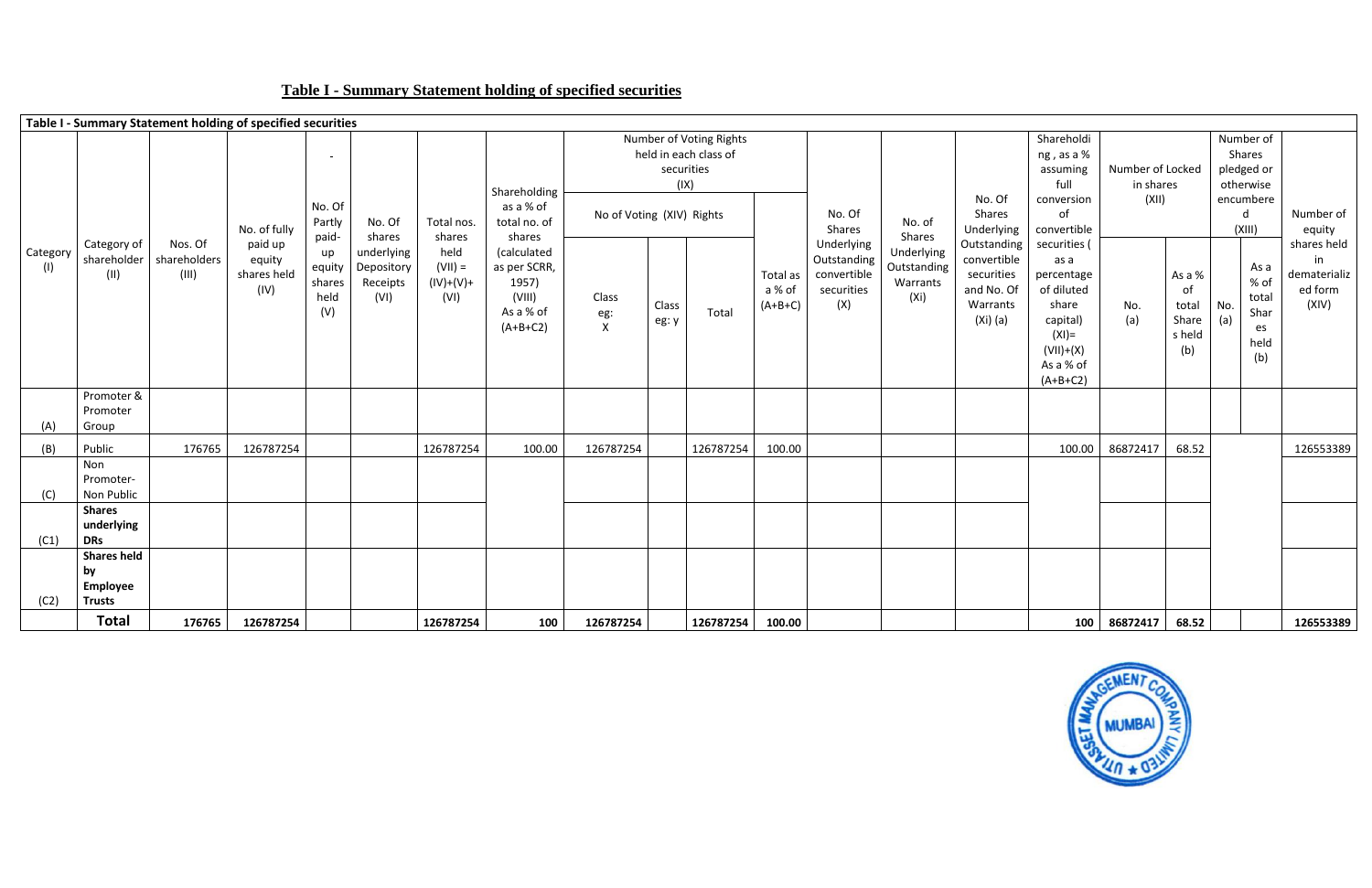# **Table II - Statement showing shareholding pattern of the Promoter and Promoter Group - Nil**

| Sr.          | Category &                 | Nos. Of      | No. of | No. Of | No. Of     | Total       | Shareholding                                                                         |              |                    | Number of Voting Rights |        | No. Of      | No. of      | No. Of      | Shareholding             |     | Number of |     | Number of     | Number of      |
|--------------|----------------------------|--------------|--------|--------|------------|-------------|--------------------------------------------------------------------------------------|--------------|--------------------|-------------------------|--------|-------------|-------------|-------------|--------------------------|-----|-----------|-----|---------------|----------------|
|              | Name                       | shareholders | fully  | Partly | shares     | nos.        | as a % of                                                                            |              |                    | held in each class of   |        | Shares      | Shares      | Shares      | , as a %                 |     | Locked in |     | Shares        | equity shares  |
|              | of the                     | (III)        | paid   | paid-  | underlying | shares      | total no. of                                                                         |              |                    | securities              |        | Underlying  | Underlying  | Underlying  | assuming full            |     | shares    |     | pledged or    | held in        |
|              | Shareholders               |              | up     | up     | Depository | held        | shares                                                                               |              |                    | (IX)                    |        | Outstanding | Outstanding | Outstanding | conversion               |     | (XII)     |     | otherwise     | dematerialized |
|              | (1)                        |              | equity | equity | Receipts   | $(VII) =$   | (calculated                                                                          |              | No of Voting (XIV) |                         | Total  | convertible | Warrants    | convertible | of                       |     |           |     | encumbered    | form           |
|              |                            |              | shares | shares | (VI)       | $(IV)+(V)+$ | as per SCRR,                                                                         |              | Rights             |                         | as     | securities  | (Xi)        | securities  | convertible              |     |           |     | (XIII)        | (XIV)          |
|              |                            |              | held   | held   |            | (VI)        | 1957)                                                                                | Class        | Class              | Total                   | a % of | (X)         |             | and No. Of  | securities (             | No. | As a %    | No. | As a %        |                |
|              |                            |              | (IV)   | (V)    |            |             | (VIII)                                                                               | eg:          | eg:y               |                         | Total  |             |             | Warrants    | as a                     | (a) | of        | (a) | of            |                |
|              |                            |              |        |        |            |             | As a % of<br>$(A+B+C2)$                                                              | $\mathsf{X}$ |                    |                         | Voting |             |             | (Xi) (a)    | percentage<br>of diluted |     | total     |     | total         |                |
|              |                            |              |        |        |            |             |                                                                                      |              |                    |                         | rights |             |             |             | share                    |     | Shares    |     | Shares        |                |
|              |                            |              |        |        |            |             |                                                                                      |              |                    |                         |        |             |             |             | capital)                 |     | held      |     | held          |                |
|              |                            |              |        |        |            |             |                                                                                      |              |                    |                         |        |             |             |             | $(XI) =$                 |     | (b)       |     | (b)           |                |
|              |                            |              |        |        |            |             |                                                                                      |              |                    |                         |        |             |             |             | $(VII)+(X)$              |     |           |     |               |                |
|              |                            |              |        |        |            |             |                                                                                      |              |                    |                         |        |             |             |             | As a % of                |     |           |     |               |                |
|              |                            |              |        |        |            |             |                                                                                      |              |                    |                         |        |             |             |             | $(A+B+C2)$               |     |           |     |               |                |
| $\mathsf{A}$ |                            |              |        |        |            |             | Table II - Statement showing shareholding pattern of the Promoter and Promoter Group |              |                    |                         |        |             |             |             |                          |     |           |     |               |                |
| (1)          | Indian                     |              |        |        |            |             |                                                                                      |              |                    |                         |        |             |             |             |                          |     |           |     |               |                |
| (a)          | Individuals/Hindu          |              |        |        |            |             |                                                                                      |              |                    |                         |        |             |             |             |                          |     |           |     |               |                |
|              | undivided Family           |              |        |        |            |             |                                                                                      |              |                    |                         |        |             |             |             |                          |     |           |     |               |                |
| (b)          | Central                    |              |        |        |            |             |                                                                                      |              |                    |                         |        |             |             |             |                          |     |           |     |               |                |
|              | Government/                |              |        |        |            |             |                                                                                      |              |                    |                         |        |             |             |             |                          |     |           |     |               |                |
|              | State                      |              |        |        |            |             |                                                                                      |              |                    |                         |        |             |             |             |                          |     |           |     |               |                |
|              | Government(s)<br>Financial |              |        |        |            |             |                                                                                      |              |                    |                         |        |             |             |             |                          |     |           |     |               |                |
| (c)          | Institutions/              |              |        |        |            |             |                                                                                      |              |                    |                         |        |             |             |             |                          |     |           |     |               |                |
|              | Banks                      |              |        |        |            |             |                                                                                      |              |                    |                         |        |             |             |             |                          |     |           |     |               |                |
| (d)          | Any Other                  |              |        |        |            |             |                                                                                      |              |                    |                         |        |             |             |             |                          |     |           |     |               |                |
|              | (specify)                  |              |        |        |            |             |                                                                                      |              |                    |                         |        |             |             |             |                          |     |           |     |               |                |
|              | Sub-Total (A)(1)           |              |        |        |            |             |                                                                                      |              |                    |                         |        |             |             |             |                          |     |           |     |               |                |
|              | $(2)$ Foreign              |              |        |        |            |             |                                                                                      |              |                    |                         |        |             |             |             |                          |     |           |     |               |                |
|              | (a)   Individuals (Non     |              |        |        |            |             |                                                                                      |              |                    |                         |        |             |             |             |                          |     |           |     |               |                |
|              | Resident                   |              |        |        |            |             |                                                                                      |              |                    |                         |        |             |             |             |                          |     |           |     |               |                |
|              | Individuals/               |              |        |        |            |             |                                                                                      |              |                    |                         |        |             |             |             |                          |     |           |     |               |                |
|              | Foreign                    |              |        |        |            |             |                                                                                      |              |                    |                         |        |             |             |             |                          |     |           |     |               |                |
|              | Individuals)               |              |        |        |            |             |                                                                                      |              |                    |                         |        |             |             |             |                          |     |           |     | <b>NENT</b>   |                |
| (b)          | Government                 |              |        |        |            |             |                                                                                      |              |                    |                         |        |             |             |             |                          |     |           |     |               | COL            |
| (c)          | Institutions               |              |        |        |            |             |                                                                                      |              |                    |                         |        |             |             |             |                          |     |           |     | <b>MUMBAI</b> | 圣              |
| (d)          | Foreign Portfolio          |              |        |        |            |             |                                                                                      |              |                    |                         |        |             |             |             |                          |     |           |     |               |                |
|              | Investor                   |              |        |        |            |             |                                                                                      |              |                    |                         |        |             |             |             |                          |     |           |     |               |                |
|              |                            |              |        |        |            |             |                                                                                      |              |                    |                         |        |             |             |             |                          |     |           |     | $40 * 03$     |                |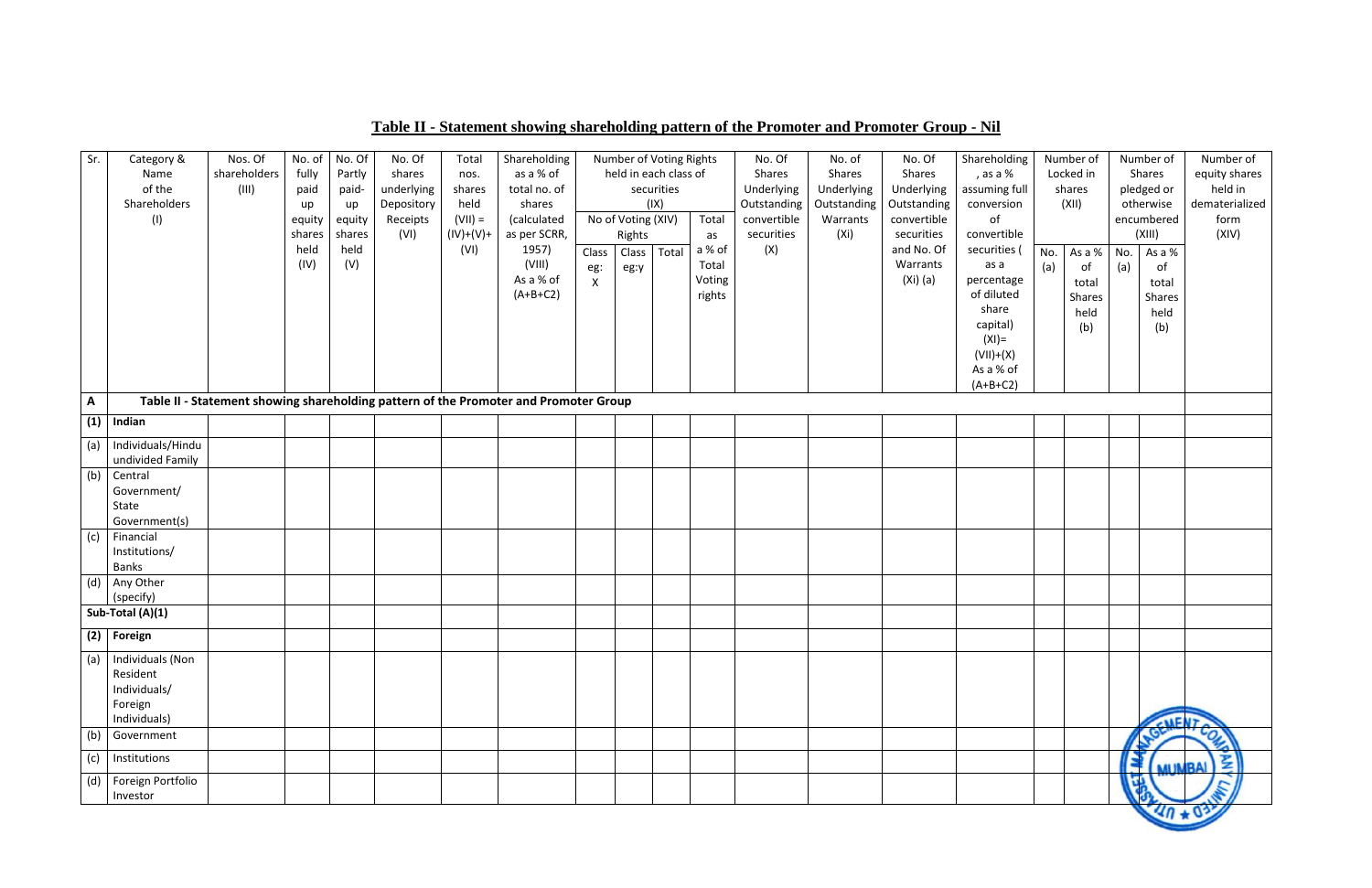| (e) Any Other<br>(specify)<br><b>Sub-Total (A)(2)</b> |  |  |  |  |  |
|-------------------------------------------------------|--|--|--|--|--|
|                                                       |  |  |  |  |  |
|                                                       |  |  |  |  |  |
|                                                       |  |  |  |  |  |
| Total Shareholding of                                 |  |  |  |  |  |
| Promoter and                                          |  |  |  |  |  |
| <b>Promoter Group</b>                                 |  |  |  |  |  |
| $ (A)=(A)(1)+(A)(2)$                                  |  |  |  |  |  |

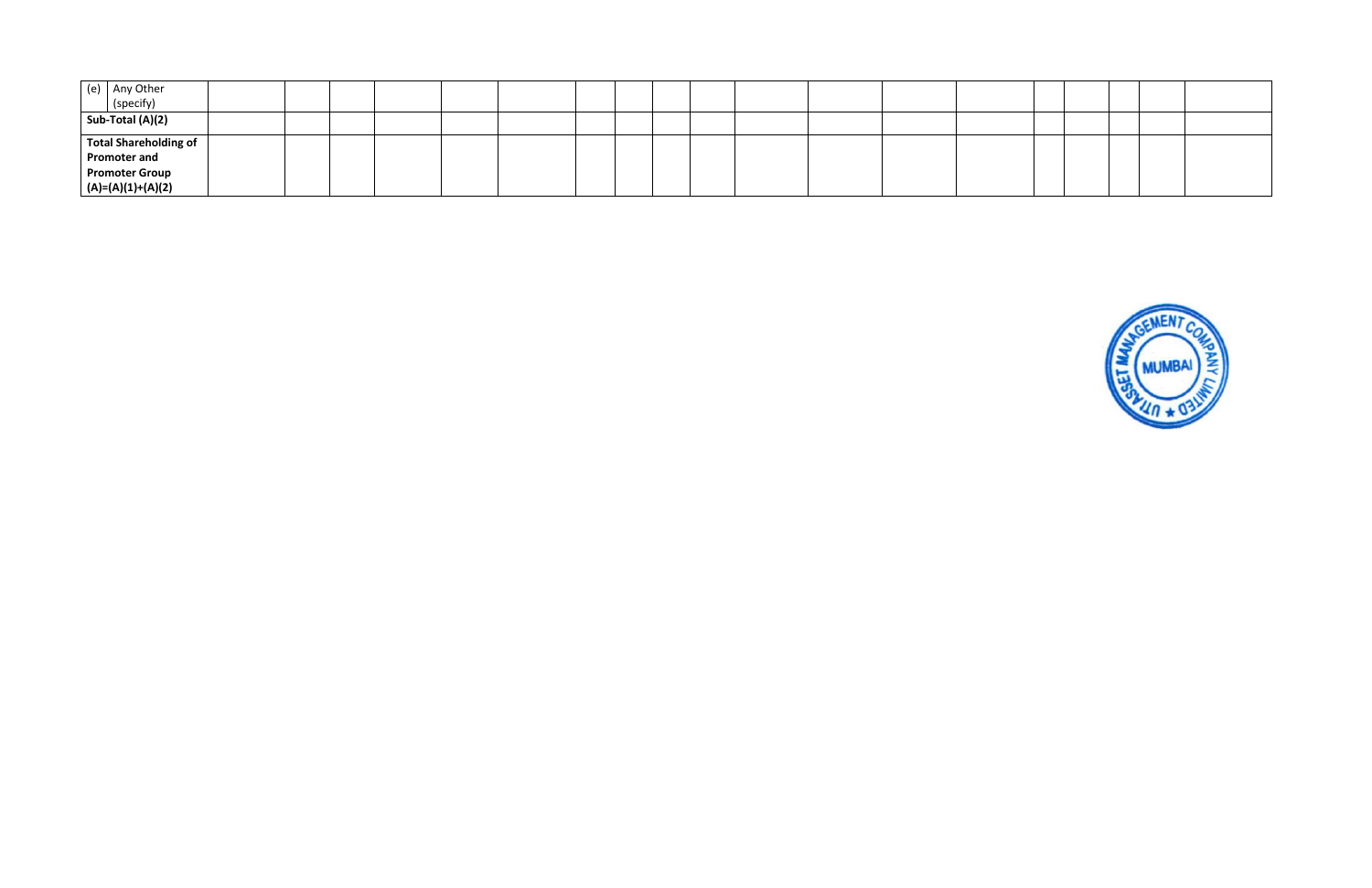# **Table III - Statement showing shareholding pattern of the Public shareholder**

| Sr.            | Category &                           | Nos. Of        | No. of fully | No.        | No. Of           | Total nos.  | Shareho             | Number of Voting Rights held in each class of |            |          |        | No. Of           | No. of            | No. Of           | Sharehol          | Number of Locked in |                           | Number of       |               | Number of             |
|----------------|--------------------------------------|----------------|--------------|------------|------------------|-------------|---------------------|-----------------------------------------------|------------|----------|--------|------------------|-------------------|------------------|-------------------|---------------------|---------------------------|-----------------|---------------|-----------------------|
|                | Name                                 | sharehold      | paid up      | Of         | shares           | shares      | Iding as            |                                               | securities |          |        | Shares           | Shares            | Shares           | ding, as          | shares              |                           | Shares          |               | equity                |
|                | of the                               | ers            | equity       | Part       | underlyin        | held        | a % of              |                                               | (IX)       |          |        | Underlyi         | Underlyi          | Underlyi         | a %               | (XII)               |                           | pledged or      |               | shares held           |
|                | Shareholders                         | (III)          | shares held  | ly.        | g                | $(VII) =$   | total no.           | No of Voting (XIV)                            |            |          | Total  | ng               | ng                | ng               | assuming          |                     |                           | otherwise       |               | in                    |
|                | (1)                                  |                | (IV)         | paid       | Deposito         | $(IV)+(V)+$ | of                  |                                               | Rights     |          | as     | Outstand         | Outstan           | Outstand         | full              |                     |                           | encumbered      |               | dematerializ          |
|                |                                      |                |              | -up        | ry               | (VI)        | shares<br>(calculat |                                               |            |          | a % of | ing              | ding              | ing<br>convertib | conversio<br>n of |                     |                           | (XIII)          |               | ed form<br>(XIV)      |
|                |                                      |                |              | equi       | Receipts<br>(VI) |             | ed as               | Class                                         | Clas       | Total    | Total  | convertib        | Warrant<br>s (Xi) |                  | convertib         | No.                 | As a %                    | No.             | As a<br>% of  |                       |
|                |                                      |                |              | ty<br>shar |                  |             |                     | eg:<br>$\mathsf{X}$                           | S          |          | Voting | le<br>securities |                   | le<br>securities | le                | (a)                 | of total<br><b>Shares</b> | (a)             | total         |                       |
|                |                                      |                |              |            |                  |             | per<br>SCRR,        |                                               | eg:y       |          | rights | (X)              |                   | and No.          | securities        |                     | held                      |                 | Shar          |                       |
|                |                                      |                |              | es<br>held |                  |             | 1957)               |                                               |            |          |        |                  |                   | Of               | (as a             |                     |                           |                 |               |                       |
|                |                                      |                |              | (V)        |                  |             | (VIII)              |                                               |            |          |        |                  |                   | Warrants         | percenta          |                     | (b)                       |                 | es<br>held    |                       |
|                |                                      |                |              |            |                  |             | As a %              |                                               |            |          |        |                  |                   | $(Xi)$ (a)       | ge of             |                     |                           |                 | (b)           |                       |
|                |                                      |                |              |            |                  |             | of                  |                                               |            |          |        |                  |                   |                  | diluted           |                     |                           |                 |               |                       |
|                |                                      |                |              |            |                  |             | $(A+B+C2$           |                                               |            |          |        |                  |                   |                  | share             |                     |                           |                 |               |                       |
|                |                                      |                |              |            |                  |             |                     |                                               |            |          |        |                  |                   |                  | capital)          |                     |                           |                 |               |                       |
|                |                                      |                |              |            |                  |             |                     |                                               |            |          |        |                  |                   |                  | $(XI) =$          |                     |                           |                 |               |                       |
|                |                                      |                |              |            |                  |             |                     |                                               |            |          |        |                  |                   |                  | $(VII)+(X)$       |                     |                           |                 |               |                       |
|                |                                      |                |              |            |                  |             |                     |                                               |            |          |        |                  |                   |                  | As a % of         |                     |                           |                 |               |                       |
|                |                                      |                |              |            |                  |             |                     |                                               |            |          |        |                  |                   |                  | $(A+B+C2)$        |                     |                           |                 |               |                       |
| (1)            | <b>Institutions</b>                  |                |              |            |                  |             |                     |                                               |            |          |        |                  |                   |                  |                   |                     |                           |                 |               |                       |
| (a)            | <b>Mutual Funds</b>                  | 17             | 21251127     |            |                  | 21251127    | 16.76               | 21251127                                      |            | 21251127 | 16.76  |                  |                   |                  | 16.76             | $\mathbf 0$         | 0.00                      |                 |               | 21251127              |
| $\mathbf{1}$   | <b>ICICI</b>                         | $\mathbf{1}$   | 5127366      |            |                  | 5127366     | 4.04                | 5127366                                       |            | 5127366  | 4.04   |                  |                   |                  | 4.04              | $\mathbf 0$         | 0.00                      |                 |               | 5127366               |
|                | PRUDENTIAL                           |                |              |            |                  |             |                     |                                               |            |          |        |                  |                   |                  |                   |                     |                           |                 |               |                       |
|                | <b>MUTUAL FUND</b>                   |                |              |            |                  |             |                     |                                               |            |          |        |                  |                   |                  |                   |                     |                           |                 |               |                       |
| $\overline{2}$ | <b>INVESCO</b>                       | $\mathbf{1}$   | 3524695      |            |                  | 3524695     | 2.78                | 3524695                                       |            | 3524695  | 2.78   |                  |                   |                  | 2.78              | $\mathbf 0$         | 0.00                      |                 |               | 3524695               |
|                | MUTUAL FUND                          |                |              |            |                  |             |                     |                                               |            |          |        |                  |                   |                  |                   |                     |                           |                 |               |                       |
| 3              | <b>NIPPON INDIA</b>                  | $\mathbf{1}$   | 1976352      |            |                  | 1976352     | 1.56                | 1976352                                       |            | 1976352  | 1.56   |                  |                   |                  | 1.56              | $\mathbf 0$         | 0.00                      |                 |               | 1976352               |
|                | MUTUAL FUND                          |                |              |            |                  |             |                     |                                               |            |          |        |                  |                   |                  |                   |                     |                           |                 |               |                       |
| 4              | <b>TATA MUTUAL</b>                   | $\mathbf{1}$   | 1667351      |            |                  | 1667351     | 1.32                | 1667351                                       |            | 1667351  | 1.32   |                  |                   |                  | 1.32              | $\mathbf 0$         | 0.00                      |                 |               | 1667351               |
|                | <b>FUND</b>                          |                |              |            |                  |             |                     |                                               |            |          |        |                  |                   |                  |                   |                     |                           |                 |               |                       |
| 5              | MIRAE ASSET                          | 1              | 5773060      |            |                  | 5773060     | 4.55                | 5773060                                       |            | 5773060  | 4.55   |                  |                   |                  | 4.55              | $\mathbf 0$         | 0.00                      |                 |               | 5773060               |
|                | MUTUAL FUND                          |                |              |            |                  |             |                     |                                               |            |          |        |                  |                   |                  |                   |                     |                           |                 |               |                       |
| (b)            | Venture Capital                      |                |              |            |                  |             |                     |                                               |            |          |        |                  |                   |                  |                   |                     |                           |                 |               |                       |
|                | Funds                                |                |              |            |                  |             |                     |                                               |            |          |        |                  |                   |                  |                   |                     |                           |                 |               |                       |
| (c)            | Alternate                            | 5 <sup>5</sup> | 1191972      |            |                  | 1191972     | 0.94                | 1191972                                       |            | 1191972  | 0.94   |                  |                   |                  | 0.94              | $\mathbf 0$         | 0.00                      | GEMENT CO       |               | 1191972               |
|                | Investment                           |                |              |            |                  |             |                     |                                               |            |          |        |                  |                   |                  |                   |                     |                           |                 |               |                       |
|                | Funds                                |                |              |            |                  |             |                     |                                               |            |          |        |                  |                   |                  |                   |                     |                           |                 | <b>MUMBAI</b> |                       |
| (d)            | Foreign Venture<br>Capital Investors |                |              |            |                  |             |                     |                                               |            |          |        |                  |                   |                  |                   |                     | $\mathbf{E}$              |                 |               |                       |
| (e)            | Foreign Portfolio                    | 42             | 5163474      |            |                  | 5163474     | 4.07                | 5163474                                       |            | 5163474  | 4.07   |                  |                   |                  | 4.07              | $\mathbf 0$         | 0.00                      |                 |               | $\frac{1}{3}$ 5163474 |
|                | Investors                            |                |              |            |                  |             |                     |                                               |            |          |        |                  |                   |                  |                   |                     |                           | <b>MA * 034</b> |               |                       |
|                |                                      |                |              |            |                  |             |                     |                                               |            |          |        |                  |                   |                  |                   |                     |                           |                 |               |                       |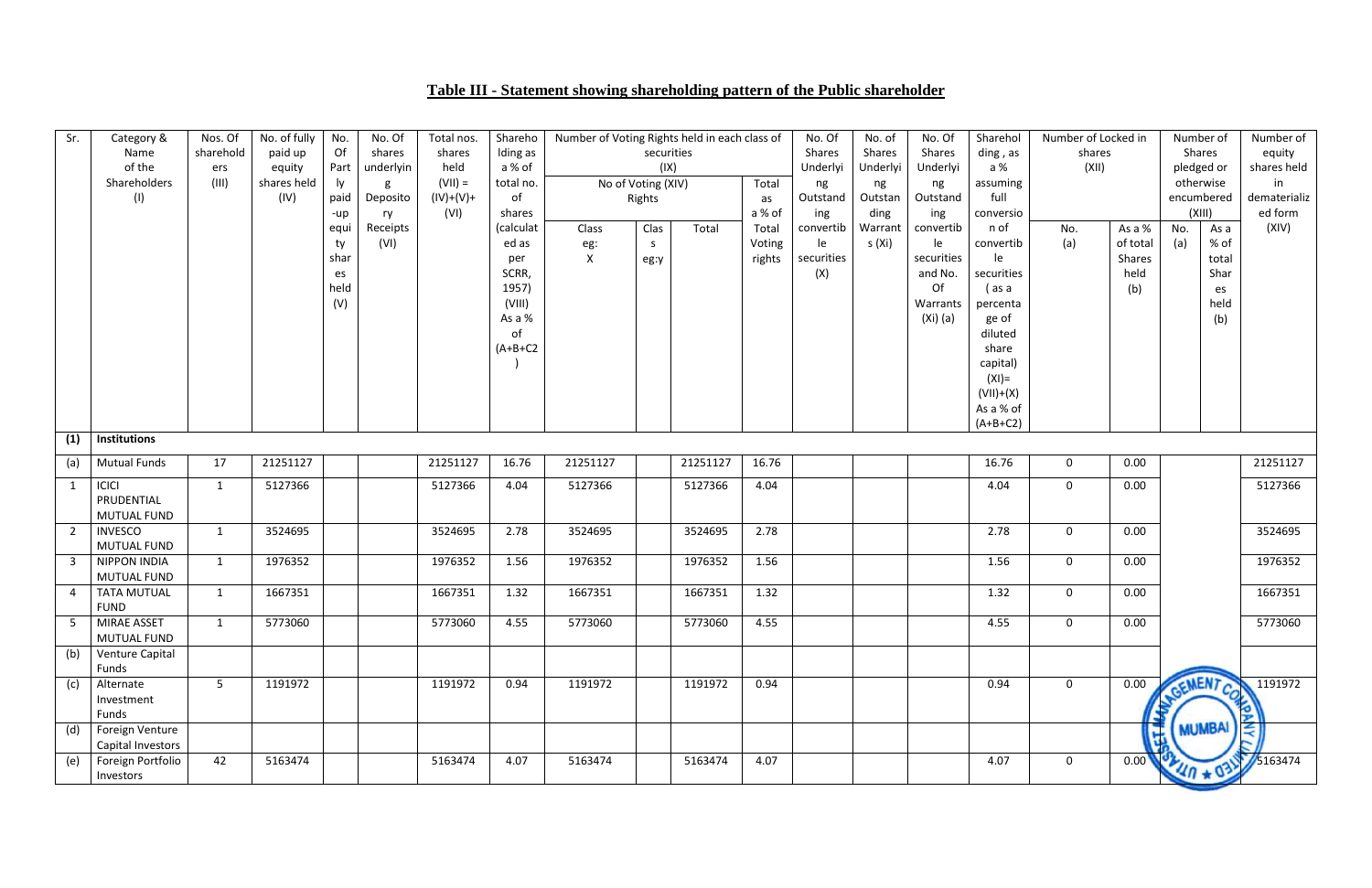| (f)<br>Financial                       | $\mathbf{3}$   | 44651485  | 44651485  | 35.22 | 44651485     | 44651485  | 35.22 |  | 35.22 | 44651485 | 100.00       | 44651485  |
|----------------------------------------|----------------|-----------|-----------|-------|--------------|-----------|-------|--|-------|----------|--------------|-----------|
| Institutions/                          |                |           |           |       |              |           |       |  |       |          |              |           |
| Banks                                  |                |           |           |       |              |           |       |  |       |          |              |           |
| <b>BANK OF</b><br>$\mathbf{1}$         | $\mathbf{1}$   | 12665051  | 12665051  | 9.99  | 12665051     | 12665051  | 9.99  |  | 9.99  | 12665051 | 100.00       | 12665051  |
| <b>BARODA</b>                          |                |           |           |       |              |           |       |  |       |          |              |           |
|                                        |                |           |           |       |              |           |       |  |       |          |              |           |
| $\overline{2}$<br>PUNJAB               | $\mathbf{1}$   | 19321383  | 19321383  | 15.24 | 19321383     | 19321383  | 15.24 |  | 15.24 | 19321383 | 100.00       | 19321383  |
| <b>NATIONAL BANK</b>                   |                |           |           |       |              |           |       |  |       |          |              |           |
| $\overline{3}$<br><b>STATE BANK OF</b> | $\mathbf{1}$   | 12665051  | 12665051  | 9.99  | 12665051     | 12665051  | 9.99  |  | 9.99  | 12665051 | 100.00       | 12665051  |
| <b>INDIA</b>                           |                |           |           |       |              |           |       |  |       |          |              |           |
| Insurance                              | $\mathbf{1}$   | 12665051  | 12665051  | 9.99  | 12665051     | 12665051  | 9.99  |  | 9.99  | 12665051 | 100.00       | 12665051  |
| (g)                                    |                |           |           |       |              |           |       |  |       |          |              |           |
| Companies                              |                |           |           |       |              |           |       |  |       |          |              |           |
| LIFE INSURANCE                         | $\mathbf{1}$   | 12665051  | 12665051  | 9.99  | 12665051     | 12665051  | 9.99  |  | 9.99  | 12665051 | 100.00       | 12665051  |
| CORPORATION                            |                |           |           |       |              |           |       |  |       |          |              |           |
| OF INDIA                               |                |           |           |       |              |           |       |  |       |          |              |           |
| Provident<br>(h)                       |                |           |           |       |              |           |       |  |       |          |              |           |
|                                        |                |           |           |       |              |           |       |  |       |          |              |           |
| Funds/ Pension                         |                |           |           |       |              |           |       |  |       |          |              |           |
| Funds                                  |                |           |           |       |              |           |       |  |       |          |              |           |
| Any Other<br>(i)                       | 6              | 30243587  | 30243587  | 23.85 | 30243587     | 30243587  | 23.85 |  | 23.85 | 29161069 | 96.42        | 30243587  |
| (specify)                              |                |           |           |       |              |           |       |  |       |          |              |           |
| Qualified<br>$\mathbf{1}$              | 5 <sub>1</sub> | 1082518   | 1082518   | 0.85  | 1082518      | 1082518   | 0.85  |  | 0.85  | 1082518  | $\mathsf{O}$ | 1082518   |
| Institutional                          |                |           |           |       |              |           |       |  |       |          |              |           |
|                                        |                |           |           |       |              |           |       |  |       |          |              |           |
| <b>Buyer</b>                           |                |           |           |       |              |           |       |  |       |          |              |           |
| $\overline{2}$<br>Overseas             | $\mathbf{1}$   | 29161069  | 29161069  | 23.00 | 29161069     | 29161069  | 23.00 |  | 23.00 | 29161069 | 100.00       | 29161069  |
| Corporate                              |                |           |           |       |              |           |       |  |       |          |              |           |
| <b>Bodies</b>                          |                |           |           |       |              |           |       |  |       |          |              |           |
| T. ROWE PRICE                          | $\mathbf{1}$   | 29161069  | 29161069  | 23.00 | 29161069     | 29161069  | 23.00 |  | 23.00 | 29161069 | 100.00       | 29161069  |
|                                        |                |           |           |       |              |           |       |  |       |          |              |           |
| INTERNATIONAL                          |                |           |           |       |              |           |       |  |       |          |              |           |
| <b>LTD</b>                             |                |           |           |       |              |           |       |  |       |          |              |           |
| Sub-Total (B)(1)                       | 74             | 115166696 | 115166696 | 90.83 | 115166696.00 | 115166696 | 90.83 |  | 90.83 | 86477605 | 75.09        | 115166696 |
|                                        |                |           |           |       |              |           |       |  |       |          |              |           |
| Central<br>(2)                         |                |           |           |       |              |           |       |  |       |          |              |           |
| Government/                            |                |           |           |       |              |           |       |  |       |          |              |           |
| State                                  |                |           |           |       |              |           |       |  |       |          |              |           |
| Government(s)/                         |                |           |           |       |              |           |       |  |       |          |              |           |
| President of                           |                |           |           |       |              |           |       |  |       |          |              |           |
|                                        |                |           |           |       |              |           |       |  |       |          |              |           |
| India                                  |                |           |           |       |              |           |       |  |       |          |              |           |
| Sub-Total (B)(2)                       |                |           |           |       |              |           |       |  |       |          |              |           |
| <b>Non-institutions</b>                |                |           |           |       |              |           |       |  |       |          |              |           |
| (3)                                    |                |           |           |       |              |           |       |  |       |          |              |           |
| (a(i))<br>Individuals -                | 174345         | 8920556   | 8920556   | 7.04  | 8920556      | 8920556   | 7.04  |  | 7.04  | 312375   | 3.50         | 8729591   |
| i. Individual                          |                |           |           |       |              |           |       |  |       |          |              |           |
|                                        |                |           |           |       |              |           |       |  |       |          |              |           |
| shareholders                           |                |           |           |       |              |           |       |  |       |          |              |           |
| holding nominal                        |                |           |           |       |              |           |       |  |       |          |              |           |
| share capital up                       |                |           |           |       |              |           |       |  |       |          |              |           |
| to Rs. 2 lakhs.                        |                |           |           |       |              |           |       |  |       |          |              |           |
|                                        |                |           |           |       |              |           |       |  |       |          |              |           |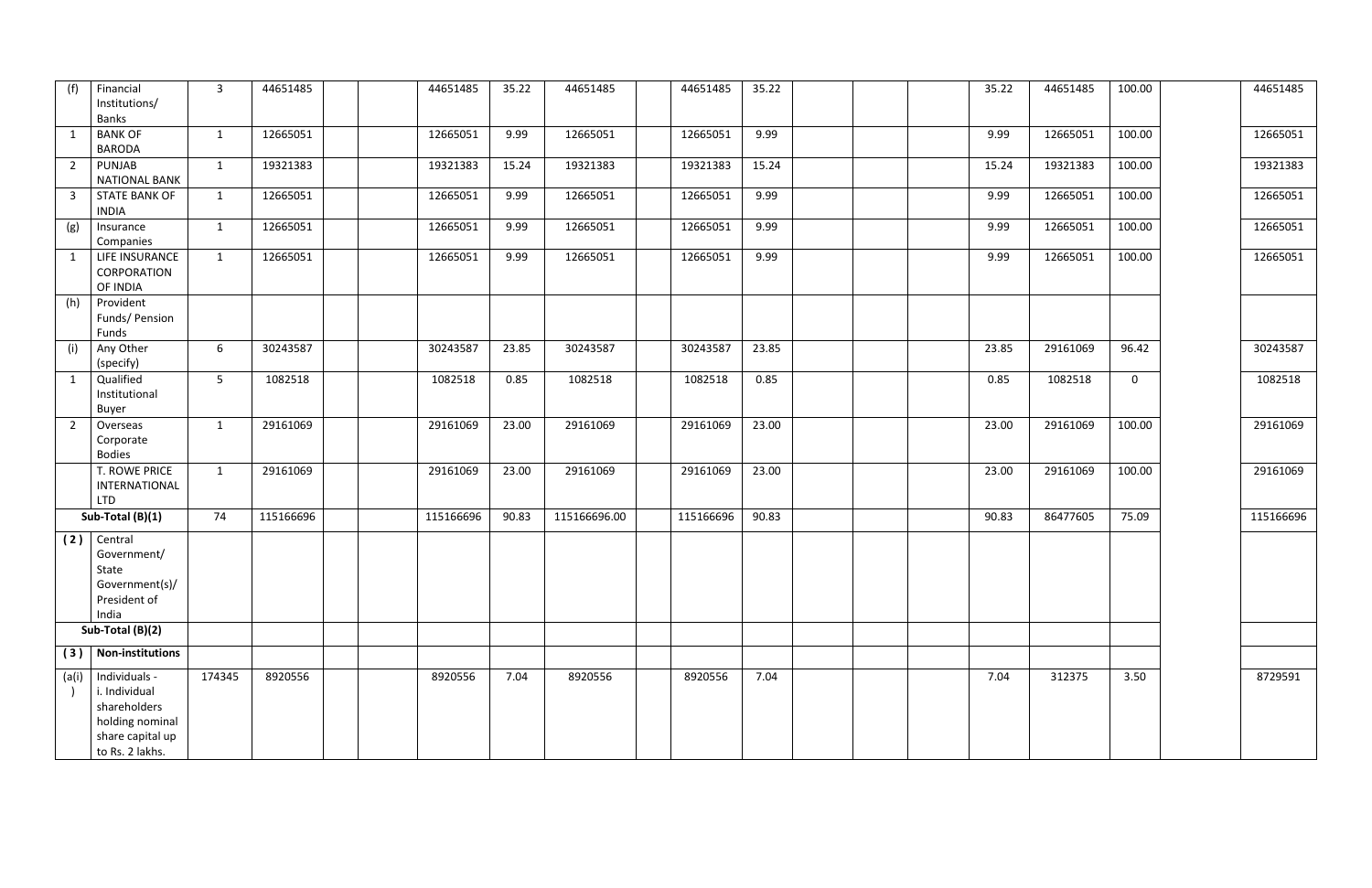| (a(i)) | Individuals -<br>ii. Individual<br>shareholders<br>holding nominal<br>share capital in<br>excess of Rs. 2<br>lakhs. | 21             | 890287    | 890287    | 0.70   | 890287       | 890287    | 0.70   |  | 0.70   | 66000       | 7.41  | 847387    |
|--------|---------------------------------------------------------------------------------------------------------------------|----------------|-----------|-----------|--------|--------------|-----------|--------|--|--------|-------------|-------|-----------|
| (b)    | <b>NBFCs</b><br>registered with<br>RBI                                                                              | $\mathbf{1}$   | 159000    | 159000    | 0.13   | 159000       | 159000    | 0.13   |  | 0.13   | $\mathbf 0$ | 0.00  | 159000    |
| (c)    | <b>Employee Trusts</b>                                                                                              |                |           |           |        |              |           |        |  |        |             |       |           |
| (d)    | Overseas<br>Depositories<br>(holding DRs)<br>(balancing<br>figure)                                                  |                |           |           |        |              |           |        |  |        |             |       |           |
| (e)    | Any Other<br>(specify)                                                                                              | 2324           | 1650715   | 1650715   | 1.30   | 1650715      | 1650715   | 1.30   |  | 1.30   | 16437       | 1.00  | 1650715   |
|        | Clearing<br>Members                                                                                                 | 147            | 330902    | 330902    | 0.26   | 330902       | 330902    | 0.26   |  | 0.26   | $\mathbf 0$ | 0.00  | 330902    |
|        | Non-Resident<br>Indian (NRI)                                                                                        | 1916           | 360197    | 360197    | 0.28   | 360197       | 360197    | 0.28   |  | 0.28   | 9535        | 2.65  | 360197    |
|        | Trusts                                                                                                              | $\overline{3}$ | 6231      | 6231      | 0.00   | 6231         | 6231      | 0.00   |  | 0.00   | $\mathbf 0$ | 0.00  | 6231      |
|        | <b>Bodies</b><br>Corporate                                                                                          | 257            | 953358    | 953358    | 0.75   | 953358       | 953358    | 0.75   |  | 0.75   | 6902        | 0.72  | 953358    |
|        | Foreign<br>Nationals                                                                                                | $\mathbf{1}$   | 27        | 27        | 0.00   | 27           | 27        | 0.00   |  | 0.00   | $\mathbf 0$ | 0.00  | 27        |
|        | Sub-Total (B)(3)                                                                                                    | 176691         | 11620558  | 11620558  | 9.17   | 11620558.00  | 11620558  | 9.17   |  | 9.17   | 394812.00   | 3.40  | 11386693  |
|        | <b>Total Public</b><br>Shareholding<br>$(B)=(B)(1)+(B)(2)+(B)(3)$                                                   | 176765         | 126787254 | 126787254 | 100.00 | 126787254.00 | 126787254 | 100.00 |  | 100.00 | 86872417.00 | 68.52 | 126553389 |

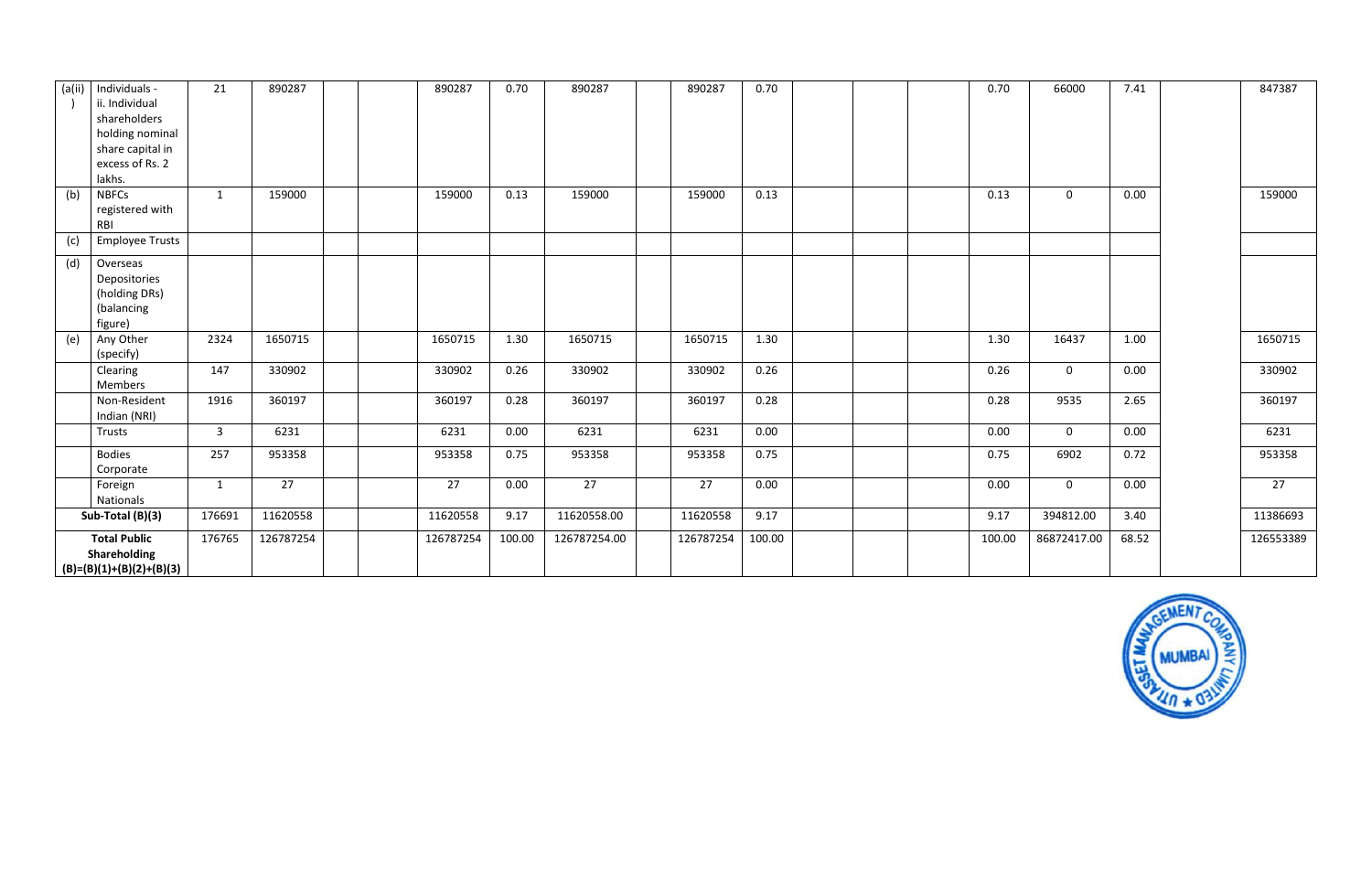| Sr. | Category &<br>Name<br>of the<br>Shareholders<br>(1)                                                              | Nos. Of<br>sharehol<br>ders<br>(III) | No. of fully<br>paid up<br>equity<br>shares held<br>(IV) | No.<br>Of<br>Partl<br><b>y</b><br>paid-<br>up<br>equit | No. Of<br>shares<br>underlyin<br>g<br>Deposito<br>ry<br>Receipts | Total nos.<br>shares<br>held<br>$(VII) =$<br>$(IV)+(V)+$<br>(VI) | Sharehold<br>ing as a %<br>of total<br>no. of<br>shares<br>(calculate<br>d as per | Number of Voting Rights held in each class of | securities<br>(IX)<br>No of Voting (XIV)<br>Rights |           | Total as<br>a % of<br>Total<br>Voting | No. Of<br>Shares<br>Underl<br>ying<br>Outsta<br>nding<br>convert | No. of<br>Shares<br>Underlyi<br>ng<br>Outstan<br>ding<br>Warrant | No. Of<br>Shares<br>Underlying<br>Outstandin<br>g<br>convertible<br>securities | Sharehold<br>ing, as a<br>%<br>assuming<br>full<br>conversio<br>n of                                                                              | Number of Locked<br>in shares<br>(XII) |                                                 |            | Number of<br>Shares<br>pledged or<br>otherwise<br>encumbere<br>d<br>(XIII) | Number of<br>equity<br>shares held<br>in<br>demateriali<br>zed form<br>(XIV) |
|-----|------------------------------------------------------------------------------------------------------------------|--------------------------------------|----------------------------------------------------------|--------------------------------------------------------|------------------------------------------------------------------|------------------------------------------------------------------|-----------------------------------------------------------------------------------|-----------------------------------------------|----------------------------------------------------|-----------|---------------------------------------|------------------------------------------------------------------|------------------------------------------------------------------|--------------------------------------------------------------------------------|---------------------------------------------------------------------------------------------------------------------------------------------------|----------------------------------------|-------------------------------------------------|------------|----------------------------------------------------------------------------|------------------------------------------------------------------------------|
|     |                                                                                                                  |                                      |                                                          | y<br>share<br>S.<br>held<br>(V)                        | (VI)                                                             |                                                                  | SCRR,<br>1957)<br>(VIII)<br>As a % of<br>$(A+B+C2)$                               | Class<br>eg:<br>$\mathsf{X}^-$                | Class<br>eg:y                                      | Total     | rights                                | ible<br>securiti<br>es<br>(X)                                    | s (Xi)                                                           | and No. Of<br>Warrants<br>(Xi) (a)                                             | convertibl<br>e<br>securities<br>(as a<br>percentag<br>e of<br>diluted<br>share<br>capital)<br>$(XI) =$<br>$(VII)+(X)$<br>As a % of<br>$(A+B+C2)$ | No.<br>(a)                             | As a %<br>of<br>total<br>Share<br>s held<br>(b) | No.<br>(a) | As a<br>$%$ of<br>total<br>Shar<br>es<br>held<br>(b)                       |                                                                              |
| (1) | Custodian/DR<br>Holder -<br>Name of DR<br>Holders (If<br>Available)                                              |                                      |                                                          |                                                        |                                                                  |                                                                  |                                                                                   |                                               |                                                    |           |                                       |                                                                  |                                                                  |                                                                                |                                                                                                                                                   |                                        |                                                 |            |                                                                            |                                                                              |
| (2) | Employee<br><b>Benefit Trust</b><br>(under SEBI<br>(Share based<br>Employee<br>Benefit)<br>Regulations,<br>2014) |                                      |                                                          |                                                        |                                                                  |                                                                  |                                                                                   |                                               |                                                    |           |                                       |                                                                  |                                                                  |                                                                                |                                                                                                                                                   |                                        |                                                 |            |                                                                            |                                                                              |
|     | <b>Total Non-Promoter</b>                                                                                        |                                      |                                                          |                                                        |                                                                  |                                                                  |                                                                                   |                                               |                                                    |           |                                       |                                                                  |                                                                  |                                                                                |                                                                                                                                                   |                                        |                                                 |            |                                                                            |                                                                              |
|     | - Non-Public<br>Shareholding<br>$(C)=(C)(1)+(C)(2)$                                                              |                                      |                                                          |                                                        |                                                                  |                                                                  |                                                                                   |                                               |                                                    |           |                                       |                                                                  |                                                                  |                                                                                |                                                                                                                                                   |                                        |                                                 |            |                                                                            |                                                                              |
|     | Total (A+B+C2)                                                                                                   | 176765                               | 126787254                                                |                                                        |                                                                  | 126787254                                                        | 100.00                                                                            | 126787254.00                                  |                                                    | 126787254 | 100.00                                |                                                                  |                                                                  |                                                                                | 100.00                                                                                                                                            | 86872417                               | 68.52                                           |            |                                                                            | 126553389                                                                    |
|     | Total (A+B+C)                                                                                                    | 176765                               | 126787254                                                |                                                        |                                                                  | 126787254                                                        | 100.00                                                                            | 126787254.00                                  |                                                    | 126787254 | 100.00                                |                                                                  |                                                                  |                                                                                | 100.00                                                                                                                                            | 86872417                               | 68.52                                           |            |                                                                            | 126553389                                                                    |